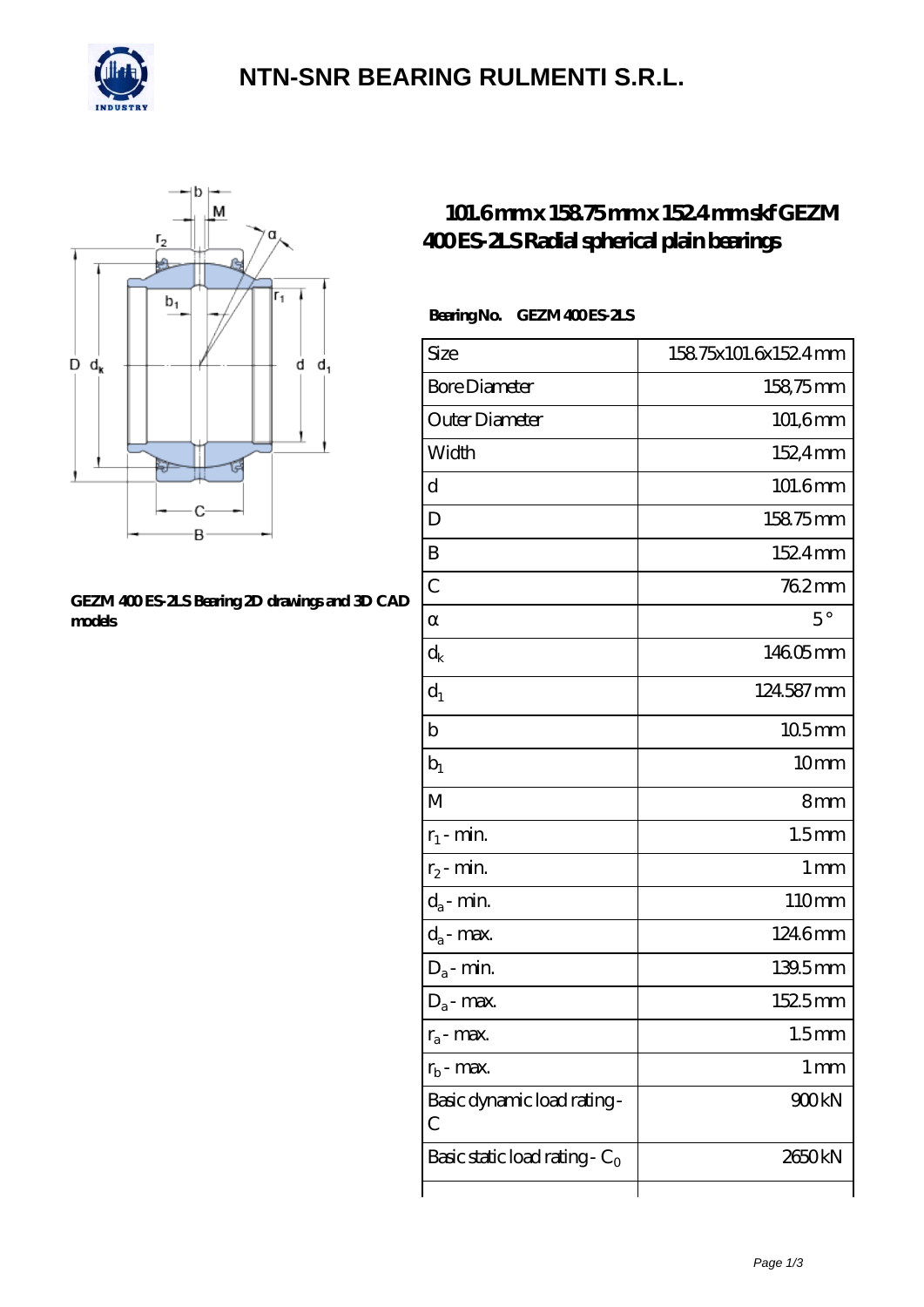

# **[NTN-SNR BEARING RULMENTI S.R.L.](https://m.confidencemenimprov.com)**

| Specific factor dinamic load<br>- K           | $100N/mm^2$         |
|-----------------------------------------------|---------------------|
| Specific factor static load -<br>$K_{\Omega}$ | $300N/mm^2$         |
| Constant - $K_{\rm M}$                        | 330                 |
| Size                                          | 101.6x15875x1524mm  |
| <b>Bore Diameter</b>                          | $101,6$ mm          |
| Outer Diameter                                | 158,75mm            |
| Width                                         | 152,4mm             |
| d                                             | 101.6mm             |
| D                                             | 15875mm             |
| B                                             | 1524mm              |
| C                                             | 762mm               |
|                                               | $5^{\circ}$         |
| $\mathrm{d}_{\mathrm{k}}$                     | 14605mm             |
| $d_1$                                         | 124587mm            |
| $\mathbf b$                                   | $105$ <sub>mm</sub> |
| $b_1$                                         | 10 <sub>mm</sub>    |
| M                                             | 8mm                 |
| $r_1$ - min.                                  | 1.5 <sub>mm</sub>   |
| $r_2$ - min.                                  | 1 <sub>mm</sub>     |
| $d_a$ - min.                                  | 110mm               |
| $d_a$ - max.                                  | 1246mm              |
| $D_a$ - min.                                  | $139.5$ mm          |
| $D_a$ - max.                                  | 1525mm              |
| $r_a$ - max.                                  | 1.5 <sub>mm</sub>   |
| $r_{\rm b}$ - max.                            | 1 mm                |
| Basic dynamic load rating-<br>С               | 900kN               |
| Basic static load rating - $C_0$              | 2650kN              |
| Specific factor dinamic load<br>- K           | $100N/mm^2$         |
|                                               |                     |